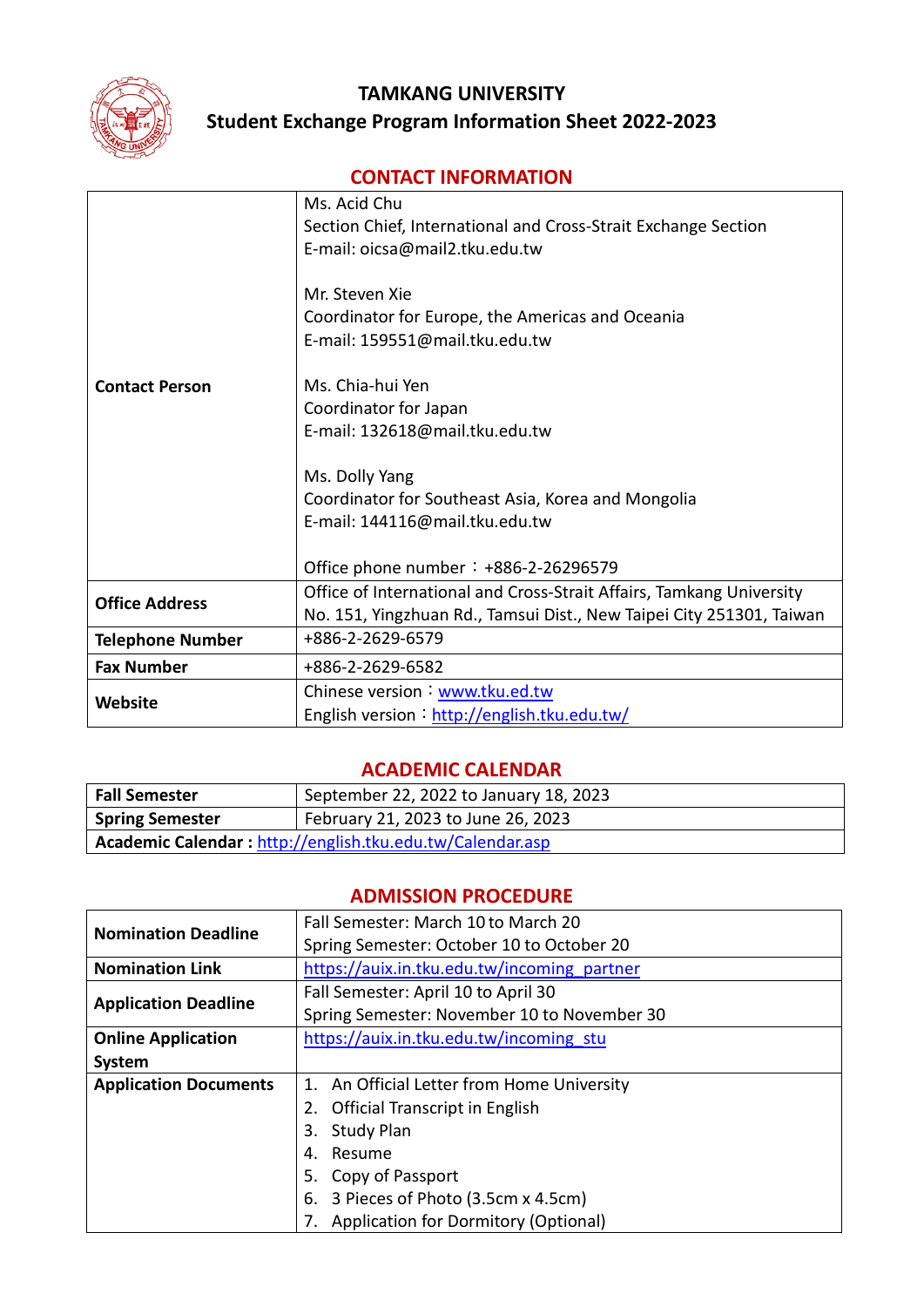|                             | Application for Scholarship (Optional)<br>8.                           |  |
|-----------------------------|------------------------------------------------------------------------|--|
| <b>Application Method</b>   | Please apply via online application.                                   |  |
|                             | *No need to send original copy.                                        |  |
| <b>GPA Requirement</b>      | 2.0 out of 4.0 scale                                                   |  |
| <b>Language Proficiency</b> | Not required, but recommended:                                         |  |
| Requirement                 | TOEFL IBT score of 61 or equivalent for English taught program         |  |
|                             | HSK Level 3 or equivalent for Chinese taught program<br>$\blacksquare$ |  |

## **ACADEMIC INFORMATION**

| <b>Colleges Open for</b>       | 1. College of Liberal Arts                                                                            |  |
|--------------------------------|-------------------------------------------------------------------------------------------------------|--|
| <b>Exchange Students</b>       | 2. College of Science                                                                                 |  |
|                                | 3. College of Engineering                                                                             |  |
|                                | 4. College of Business and Management                                                                 |  |
|                                | 5. College of Foreign Language and Literatures                                                        |  |
|                                | 6. College of International Studies                                                                   |  |
|                                | 7. College of Education                                                                               |  |
|                                |                                                                                                       |  |
|                                | List of the Departments:                                                                              |  |
|                                | http://english.tku.edu.tw/Academics.asp                                                               |  |
|                                | *Exchange student can take courses from different departments.                                        |  |
|                                | *Please note that the Department of Mass Communication only offers                                    |  |
|                                | very limited spots.                                                                                   |  |
| <b>Course Registration</b>     | Incoming exchange students will be given a course selection form                                      |  |
| <b>Procedure</b>               | during orientation. Students have to fill the form and have their                                     |  |
|                                | teachers' approval signatures.                                                                        |  |
| <b>Course Registration</b>     | The first two weeks of each semester. (The exact time will be                                         |  |
| <b>Period</b>                  | announced in the importance notice for exchange students, which will                                  |  |
|                                | be sent before the semester begins.)                                                                  |  |
| <b>Language Facilities and</b> | TKU offers 4 levels free Chinese Language Program for exchange<br>students from beginning to advance: |  |
| <b>Support</b>                 |                                                                                                       |  |
|                                | 1. Basic Chinese                                                                                      |  |
|                                | 2. Intermediate Chinese(I)                                                                            |  |
|                                | 3.<br>Intermediate Chinese(II)                                                                        |  |
|                                | <b>Advanced Chinese</b><br>4.                                                                         |  |
| <b>Restricted Subjects for</b> | 1. Executive Master's Program                                                                         |  |
| <b>International Exchange</b>  | 2. On-the-job Continuing Education Program                                                            |  |
| <b>Students (Not open to</b>   | 3. Teacher Education Program                                                                          |  |
| exchange students)             | 4. Honors Program                                                                                     |  |
| Minimum credit per             | Undergraduate student: 4 credits                                                                      |  |
| semester                       | Graduate student: No limitation                                                                       |  |
| <b>Number of Weeks of</b>      | 18 weeks                                                                                              |  |
| <b>Study</b>                   |                                                                                                       |  |
| <b>Course Syllabus</b>         | Chinese version :                                                                                     |  |
| (website)                      | http://esquery.tku.edu.tw                                                                             |  |
|                                | English version :                                                                                     |  |
|                                | http://esquery.tku.edu.tw/acad/default.asp?func=eng                                                   |  |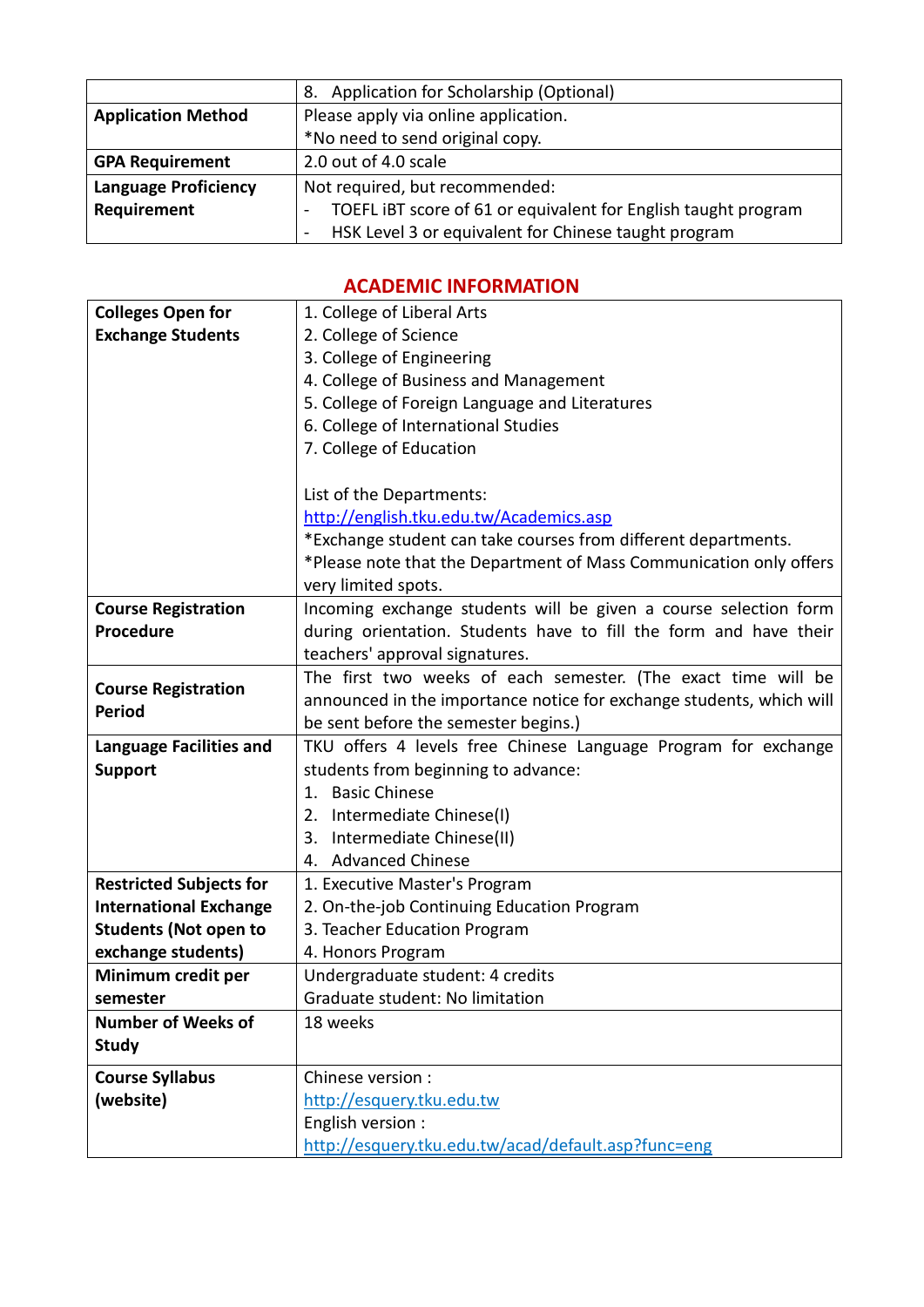| <b>Courses offered in</b> |                                     |                 |               |
|---------------------------|-------------------------------------|-----------------|---------------|
| <b>English</b>            | Programs taught in English          | Degree          | Campus        |
|                           | Department of Computer Science      | Master          | Tamsui campus |
|                           | and Information Engineering         | <b>Bachelor</b> |               |
|                           | Department of Business and          | Master          | Tamsui campus |
|                           | Management                          |                 |               |
|                           | Department of International         | <b>Bachelor</b> | Tamsui campus |
|                           | <b>Business, Division of Global</b> |                 |               |
|                           | <b>Commerce Management</b>          |                 |               |
|                           | <b>Global Financial Management</b>  | <b>Bachelor</b> | Tamsui campus |
|                           | Department of Diplomacy and         | <b>Bachelor</b> | Tamsui campus |
|                           | <b>International Relations</b>      |                 |               |
|                           | Department of International Tourism | <b>Bachelor</b> | Tamsui campus |
|                           | Management                          |                 |               |
|                           | Department of English               | <b>Bachelor</b> | Tamsui campus |
|                           | Department of Global Political      | <b>Bachelor</b> | Tamsui campus |
|                           | Economics                           |                 |               |

## **DORMITORY INFORMATION**

| <b>Name</b>      | <b>Reitaku International House</b>                                                |
|------------------|-----------------------------------------------------------------------------------|
| <b>Room Type</b> | On-campus                                                                         |
|                  | Room for 3-4 persons                                                              |
| Fee              | (1) Dormitory fee: 11,100 NTD / semester                                          |
|                  | (2) Management fee: 2,000 NTD /semester                                           |
| <b>Name</b>      | Sung-tao Hall                                                                     |
| Room Type        | On-campus                                                                         |
|                  | Room for 4 persons                                                                |
|                  | Female Only                                                                       |
| Fee              | 12,300 NTD /semester                                                              |
| <b>Name</b>      | <b>Tamkang Hall</b>                                                               |
| <b>Room Type</b> | Off-campus (20 mins walking distance)                                             |
|                  | Studio room for 3-4 persons                                                       |
|                  | Male Only                                                                         |
| Fee              | (1) Dormitory fee: 19,250 NTD / semester                                          |
|                  | (2) Maintenance fee: NT \$3,000/semester                                          |
| <b>Note</b>      | *Accommodation in summer (Jul-Aug) and winter break (Jan-Feb) will result in      |
|                  | extra fees.                                                                       |
|                  | *TKU reserves the right to re-arrange the dormitories due to the housing capacity |
|                  |                                                                                   |

### **MANDATORY HEALTH / MEDICAL INSURANCE**

- **1. Student Accident Insurance and TKU Exchange Student Medical Insurance**
	- (1) New Student must purchase Student Accident Insurance (185 NTD /semester).
	- (2) Student who has not purchased overseas medical insurance in their home country will be required to buy TKU Exchange Student Medical Insurance (2,500 NTD/ 5 months).

### **2. National Health Insurance (NHI)**

National Health Insurance is mandatory for students who stay for one academic year (two semesters) and have Alien Resident Certificate (ARC). The international students who have stayed in Taiwan for six consecutive months, or exited Taiwan once for less than 30 days, must